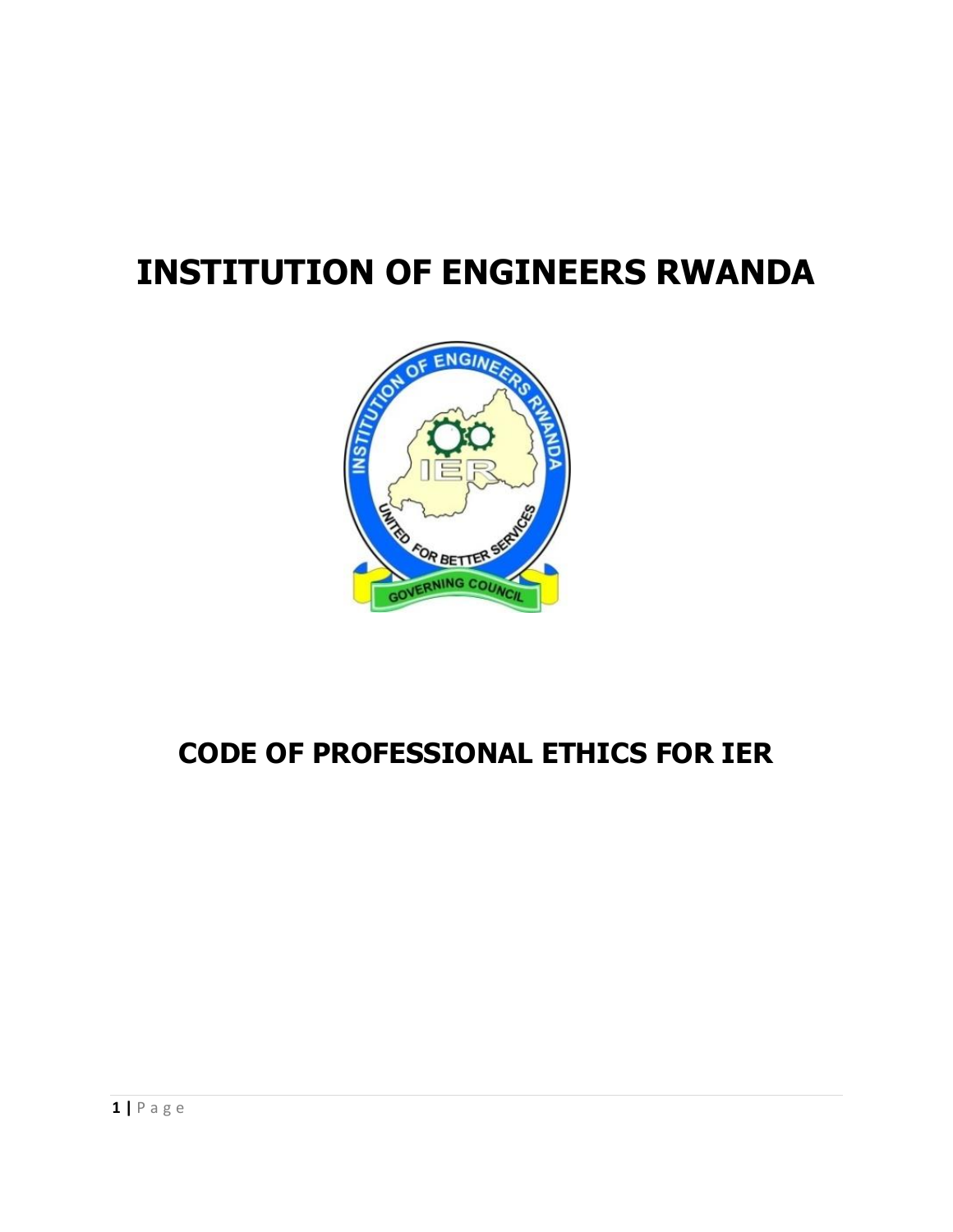#### **Forward**

Dear IER members,

Engineering is a profession requiring a high standard of scientific education together with specialized training, formation and experience. Therefore adhering to an appropriate Code of Ethics is an essential characteristic of the professional practitioner.

Arising from the rights and obligations of the engineering profession, it's essential that members have a clearly defined Code of Ethics to ensure that they behave at all times with integrity, remain aware of their responsibilities to themselves, to their clients, employers, employees , colleagues and to society. The Code of Ethics is also to ensure that members will always strive to maintain the highest levels of competence in their respective technical disciplines and also seek to enhance and promote the standing of the profession and its practitioners.

The Governing Council has worked out a Code of Ethics which aims at regulating the engineering activities and Conduct of engineers and engineering consulting firms. This Code of Ethics and Conduct is applicable to all categories of membership .All registered engineers and consulting firms are required to conduct their affairs in a manner that upholds this adopted code of ethics in order to dignify engineering profession

I wish you all the best in your endeavors,

**Eng. Dismas A. Nkubana Chairman/President of the Institution SE**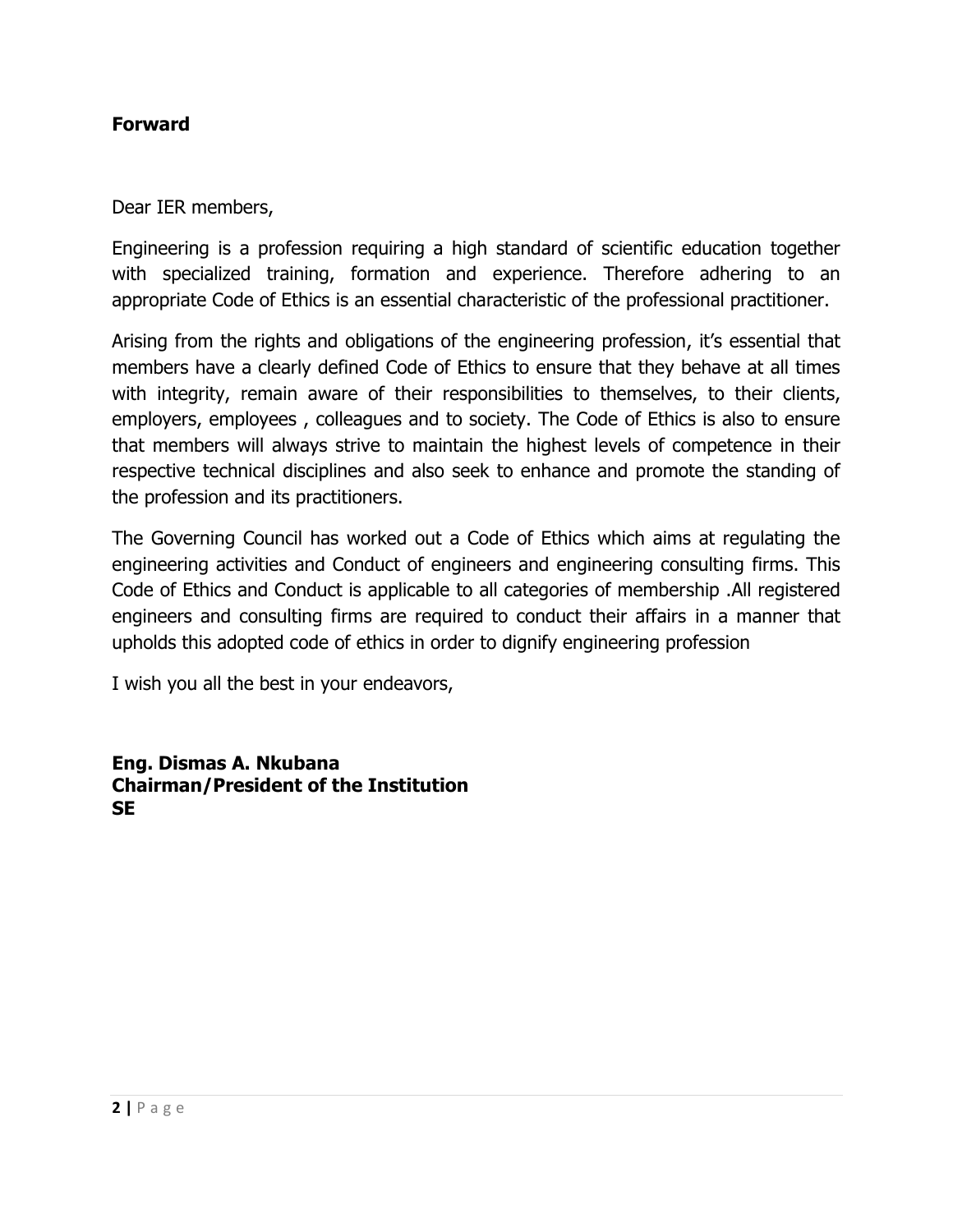#### **Code of Ethics and Code of Conduct for IER:**

#### **1.0 PREAMBLE**

Engineering is a creative process of applying practical knowledge and experience of charity to improve the welfare, wellbeing and safety of all members of the community, with due respect to the environment and the sustainability of the resources employed. The discipline of engineering is extremely broad, and involves a series of more specialized [fields of engineering,](http://en.wikipedia.org/wiki/List_of_engineering_branches) each with a more specific emphasis on particular areas of technology and types of application. The members of the Institution of Engineers Rwanda are bound by a common commitment to promote engineering and to facilitate its practice for the common good based upon the following framework for responsible professional practice.

The Institution of Engineers Rwanda is a statutory organ established by law No 26/2012 of 29/06/2012 and has been given the mandate to regulate engineering practice in Rwanda through registration of engineers and consulting firms and monitoring of their engineering activities and conduct. Under the law, it's illegal to practice engineering if one is not registered with the Institution. The Institution has also been given legal powers and has the obligation to withdraw the right to practice from registered engineers if found guilty of professional misconduct or professional incompetence.

To this end, the Institution has worked out a Code of Ethics which aims at regulating the engineering activities and conduct of engineers and engineering consulting firms. The Code thus forms the basis and framework for responsible professional practice as it prescribes standards of conduct to be observed by engineers and engineering consulting firms.

**3 |** P a g e The principles described in this Code of ethics are binding for all engineers in IER including Governing Council members who are expected to be exemplary, by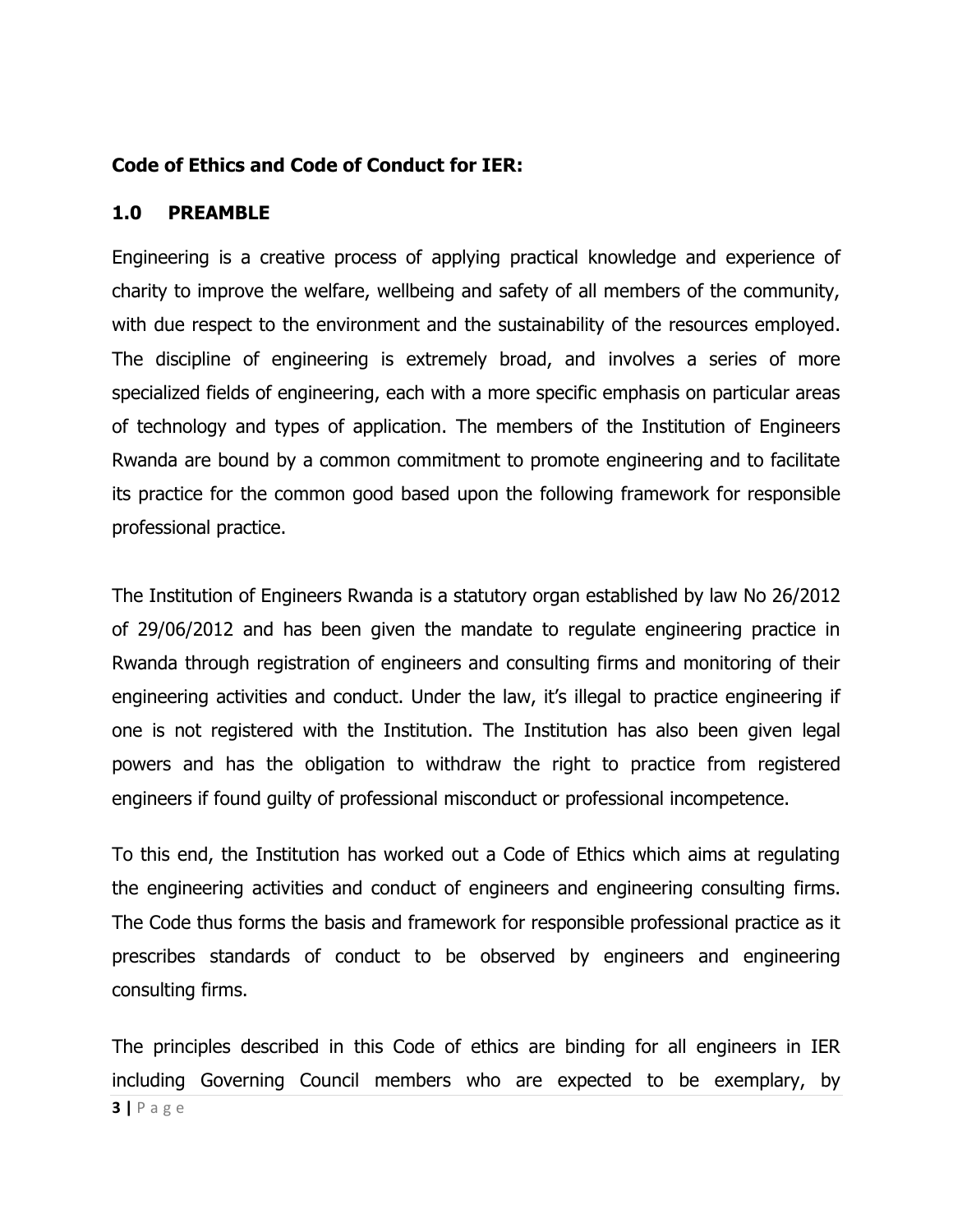encouraging ethical behavior and creating a transparent and open working environment.

# **2.0 THE CODE OF ETHICS**

This Code has been drawn up with principles of natural justice in mind. Such Principles shall be followed by all registered Engineers and Engineering Consulting firms in implementing and interpreting this Code. The code of ethics is based on six principles: Competency; Integrity; Dignity; Public Interest, Environment and Administrative.

#### **2.1 General conduct**

Every member is expected in his general conduct to uphold and enhance the honour and dignity of the Engineering Profession and the reputation of Institute of Engineers of Rwanda and to act always in the public interest.

#### **2.2 Competency**

#### **Every Member of IER:**

- a. Must discharge his/her duties to his/her employers, clients, associates and the public effectively with competence skill, efficiency, professionalism, knowledge, due care and diligence;
- b. Must not undertake or offer to undertake work of a nature for which his/her education, training and experience have not rendered him/her competent to perform;
- c. Must, when carrying out work, engage in and adhere to acceptable practices and applicable standards

#### **2.3 Integrity**

#### **Every Member of IER: -**

a. Must discharge his/her duties to the employers, clients, associates and the public With integrity, fidelity and honesty;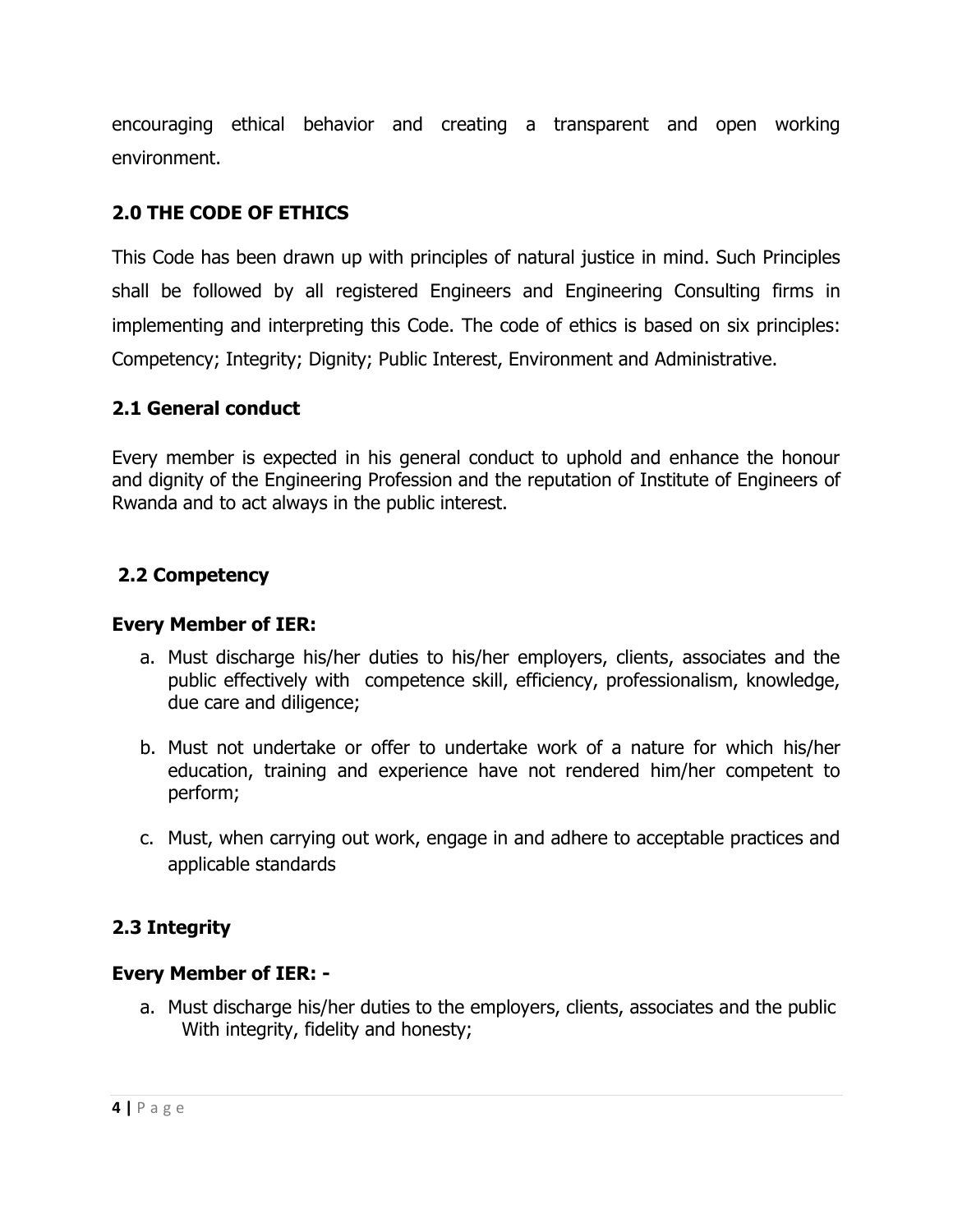- b. Must not undertake work under conditions or terms that would compromise his/her ability to carry out the responsibilities in accordance with acceptable professional standards;
- c. Must not engage in any act of dishonesty, corruption or bribery;
- d. Must disclose to the employers and clients, or prospective employers or clients,

In writing: -

- i. Any interest, whether financial or otherwise, which he/she may have in any business undertaking, or with any person, and which is related to the work for which he/she may be or have been employed; and
- ii. Particulars of any royalty or other benefit which accrues or may accrue
- To him/her as a result of the work; with the client or employer concerned;
	- iii. The status pertaining to professional indemnity insurance cover;
	- e. May not, either directly or indirectly, receive any gratuity, or commission or other financial benefit on any article or process used in or for the purpose of the work in respect of which he/she is employed, unless such gratuity, commission or other financial benefit has been authorized in writing by the employer or client concerned;
	- f. Must avoid any perceived, real or potential conflict of interest;
	- g. May not knowingly misrepresent, or permit misrepresentation of his/her own academic or professional qualifications or competency or those of any other person involved with work, nor knowingly exaggerate his/her own degree of responsibility for any work or that of any person;
	- h. Must make engineering decisions, recommendations or opinions that are honest, objective and are based on facts that are used in reaching recommendations or opinions given to clients or employers;
	- i. May neither personally nor through any other person, improperly seek to obtain work, or by way of commission or otherwise, make or offer to make payment to a client or prospective client for obtaining such work;
	- j. May not, unless required by law or by other Rules, disclose any information of a confidential nature which he/she obtained in the exercise of his/her duties;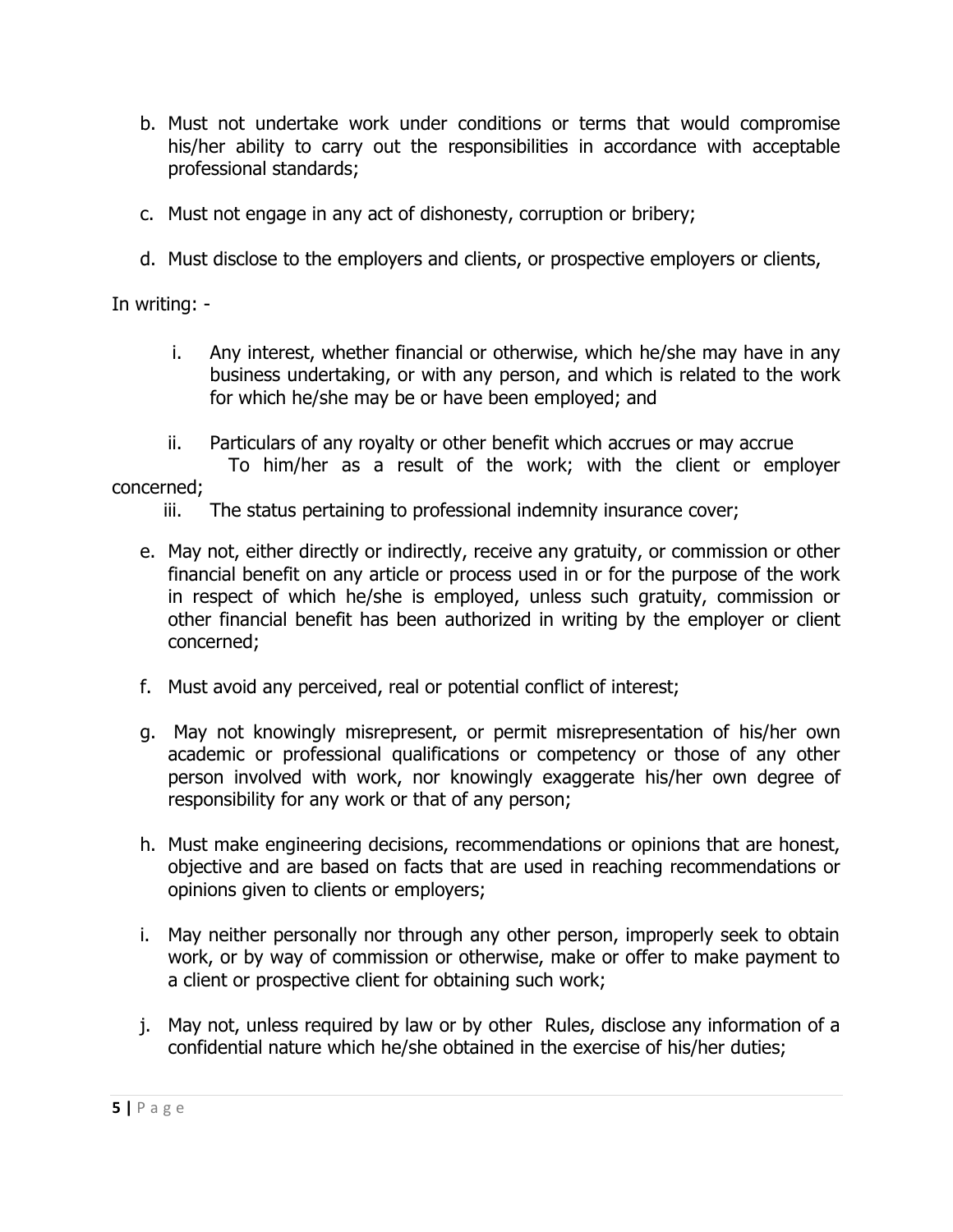- k. Must notify the President of the Institution immediately if he/she becomes aware of a violation of this Code of ethics by any other Registered Person;
- l. Engineering Consulting Firms must notify Governing Council immediately they are declared insolvent by the Court of law.

# **2.3 Dignity of the Profession**

#### **Every Member of IER: -**

a. Must order his/her conduct so as to uphold the dignity, standing and reputation of

The profession and Institution in general;

- b. May not, whether practicing his/her profession or otherwise, knowingly injure the professional reputation or business of any other Registered Member;
- c. Must provide work or services of quality and scope, and to a level, which is commensurate with accepted standards and practices in the profession;
- d. May not knowingly attempt to take over the work of a colleague for the same client, unless satisfied, as far as reasonably possible, that the connection of that colleague with the work has been formally terminated and the colleague has been notified.
- e. May not review for a particular client, work of another registered member, except:
	- i. With the prior knowledge of the other registered member, who must be afforded a

 Reasonable opportunity to submit comments to the client on the findings of the

Review; or

- ii. After receipt of a notification in writing from the client that the engagement of the other Registered Person has been terminated; or
- iii. Where the review is intended for purposes of a court of law or other legal proceedings.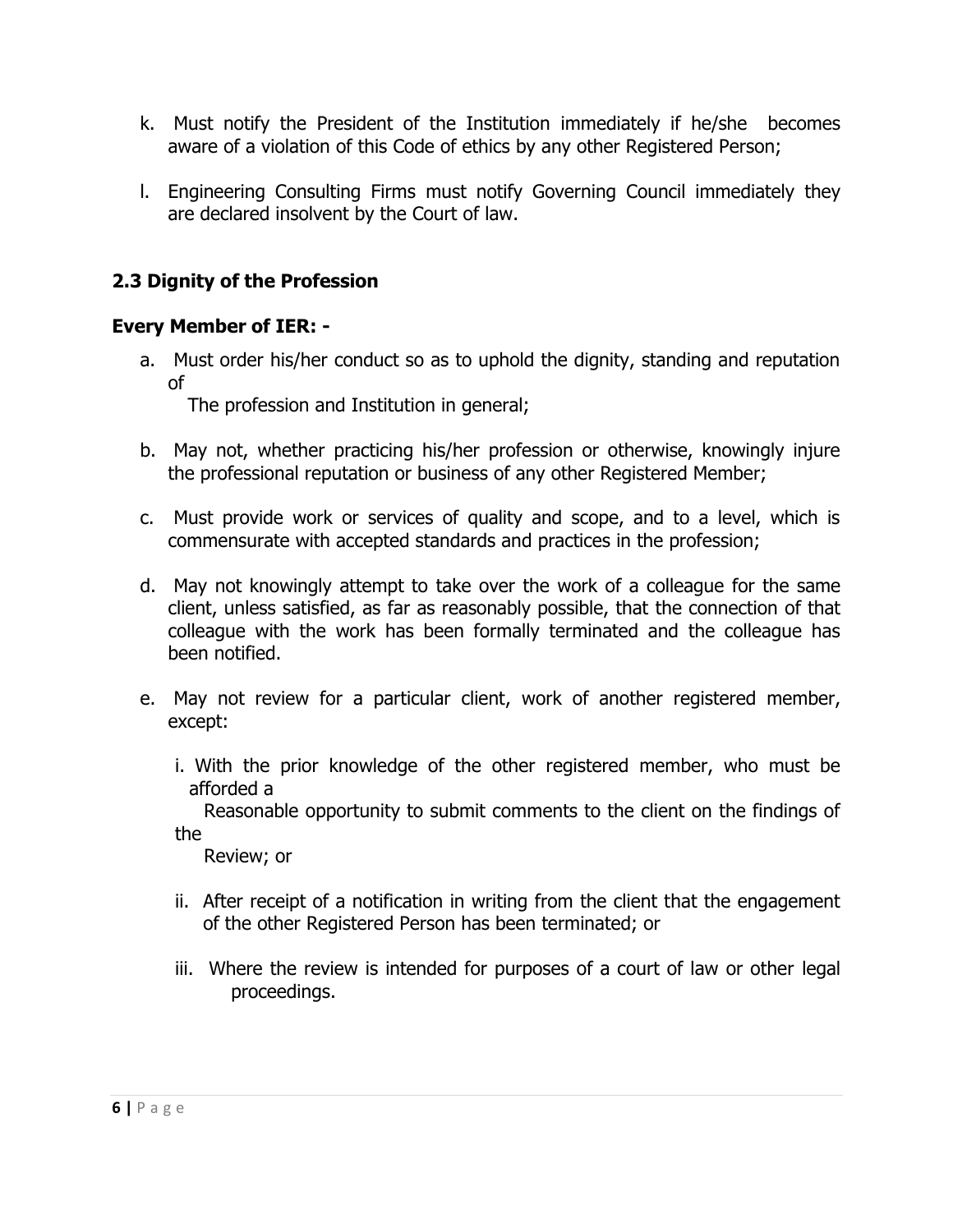#### **2.4 Public Interest**

#### **Every Member of IER: -**

- a. Must at all times in his/her relations with the public, apply his/her skills and experience to the common good and the advancement of human welfare with proper regard for the safety, health and welfare of the public. A member shall not engage in any activity which he/she knows or has reasonable grounds for believing is likely to result in a serious detriment to any person or persons.
- b. Must use professional skills and experience when providing professional advice to a client or employer, and if such advice is not accepted, inform such client or employer of any consequences which may be detrimental to the public health, safety or interests.
- c. Must at all times, take all reasonable care to ensure that his/her work and the products of that work constitute no avoidable danger of death or injury or illhealth to any person.

#### **2.5 Environment**

#### **Every Member of IER must at all times:**

- a. Be conscious of the effects of his/her work on the health and safety of individuals and on the welfare of society. While acting as designers, operators or managers on projects, members shall strive to eliminate risks to health and safety during all project stages. Members shall also undertake to minimize or eliminate any adverse impact on the natural environment arising from the design and execution of all project work that he/she is engaged in.
- b. Promote the principles and practices of sustainable development and the needs of present and future generations.
- c. Strive to accomplish the objective of his/her work with the most efficient consumption of natural resources which is practicable economically, including the maximum reduction in energy usage, waste and pollution.
- d. Promote the importance of social and environmental factors to professional colleagues, employers and clients with whom he/she shares responsibility and collaborate with other professions to mitigate the adverse impact of their common endeavors.
- e. Foster environmental awareness within the profession and among the public.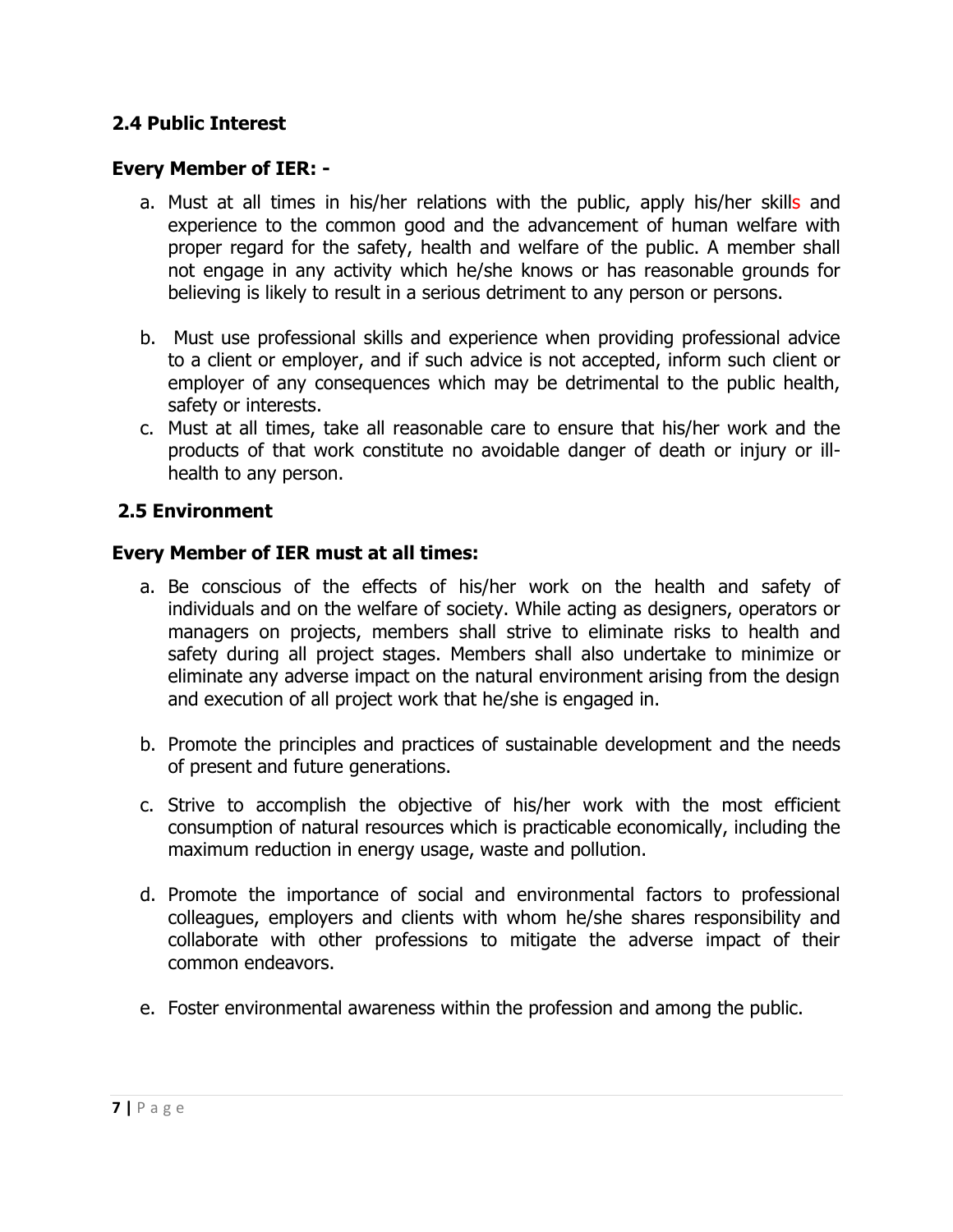#### **2.6 Administrative**

#### **Every Member of IER: -**

- a. May not without satisfactory reasons destroy or dispose of, or knowingly allow Any other person to destroy or dispose of, any information within a period of 10 years after completion of the work concerned;
- b. May not place contracts or orders, or be the medium of payments, on their employer's or client's behalf without the written authority of the employers or clients;
- c. May not issue any information in respect of work prepared by him/her or by any other person under his/her span of control, unless;
	- i. Such information bears the name of the organization concerned; and

 ii. Information so issued is dated and signed by the registered member concerned or another appropriately, qualified and authorized person.

- d. Must order his/her conduct in connection with work outside the borders of the Republic of Rwanda in accordance with these rules in as far as they are not inconsistent with the law of the Country concerned, provided that where there are recognized standards of professional conduct in a country outside Rwanda, they must adhere to those standards in as far as they are not inconsistent with these rules.
- e. Must always ensure adequate supervision of, and take responsibility for, work carried Out by his/her subordinates;
- f. Must ensure that, while engaged as partners, directors, members or employees of a business undertaking which performs work, the control over the work is exercised, and the responsibility in respect thereof is carried out by a registered member other than a person not registered,
- g. Must, when requested by the Governing Council to do so, in writing, provide the information available to them which may enable the Council to determine which registered member was responsible for any act which they may consider prima facie to improper conduct;
- h. Must notify the Governing Council without delay of any change of his or her physical address;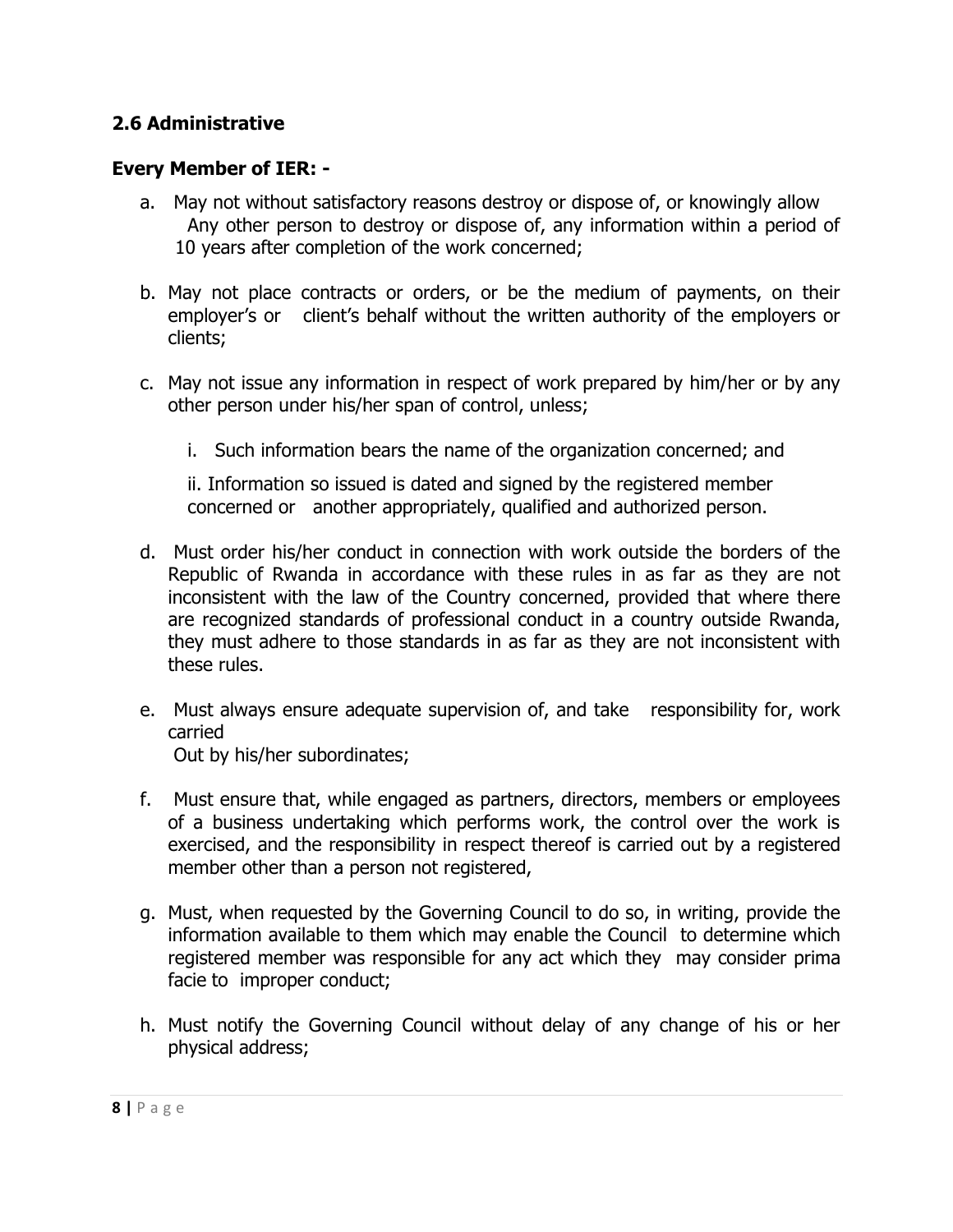### **3.0 DISCIPLINARY ACTIONS AND PROCEDURES**

# **3.1 General**

Any alleged breach of this code of conduct properly assured and supported by sufficient evidence shall be dealt with by Disciplinary Committee of the Institution. If the allegations shall be justified, the Disciplinary committee shall make appropriate recommendations to the Governing Council for consideration and appropriate action. All serious allegations of misconduct, proved beyond reasonable doubt, shall warrant one of the measures stipulated in Internal Rules and Regulations**.**

#### **3.2 Disciplinary Procedures and appeal**

- i) Before the Disciplinary Committee is convened to handle any complaint on alleged misconduct, the practicing Member shall be informed in writing of the allegation or complaint by the President of the Institution.
- ii) The practicing member shall be given a full and fair opportunity to be heard. He/she shall be given 15 working days to respond in writing to the allegations personally or assisted by a lawyer or lawyers.
- iii) All proceedings conducted and the decisions reached shall be in accordance with natural justice.
- iv) Upon being found guilty the Disciplinary Committee shall decide on the appropriate action to be taken against the offender and communicate to the President of the Institution. All decisions shall be by a majority of at least 2/3 of the members of the Committee present and voting on the consideration of the case.
- v) The president of the Institution shall have no power to reverse the decision taken by the Disciplinary Committee unless otherwise agreed upon by all members of the Governing Council in the presence of Disciplinary committee.
- vi) Some decisions shall need the approval 0f General Assembly of the Institution as provided for by Internal Rules and Regulations.
- vii) The accused shall have the right to appeal to the Competent Court of Law on the decision taken within 15 working days from the date of official notification.
- viii) During the Court proceedings on appeal, the accused shall be exercising the profession of Engineering as usual until the final decision of the Court.